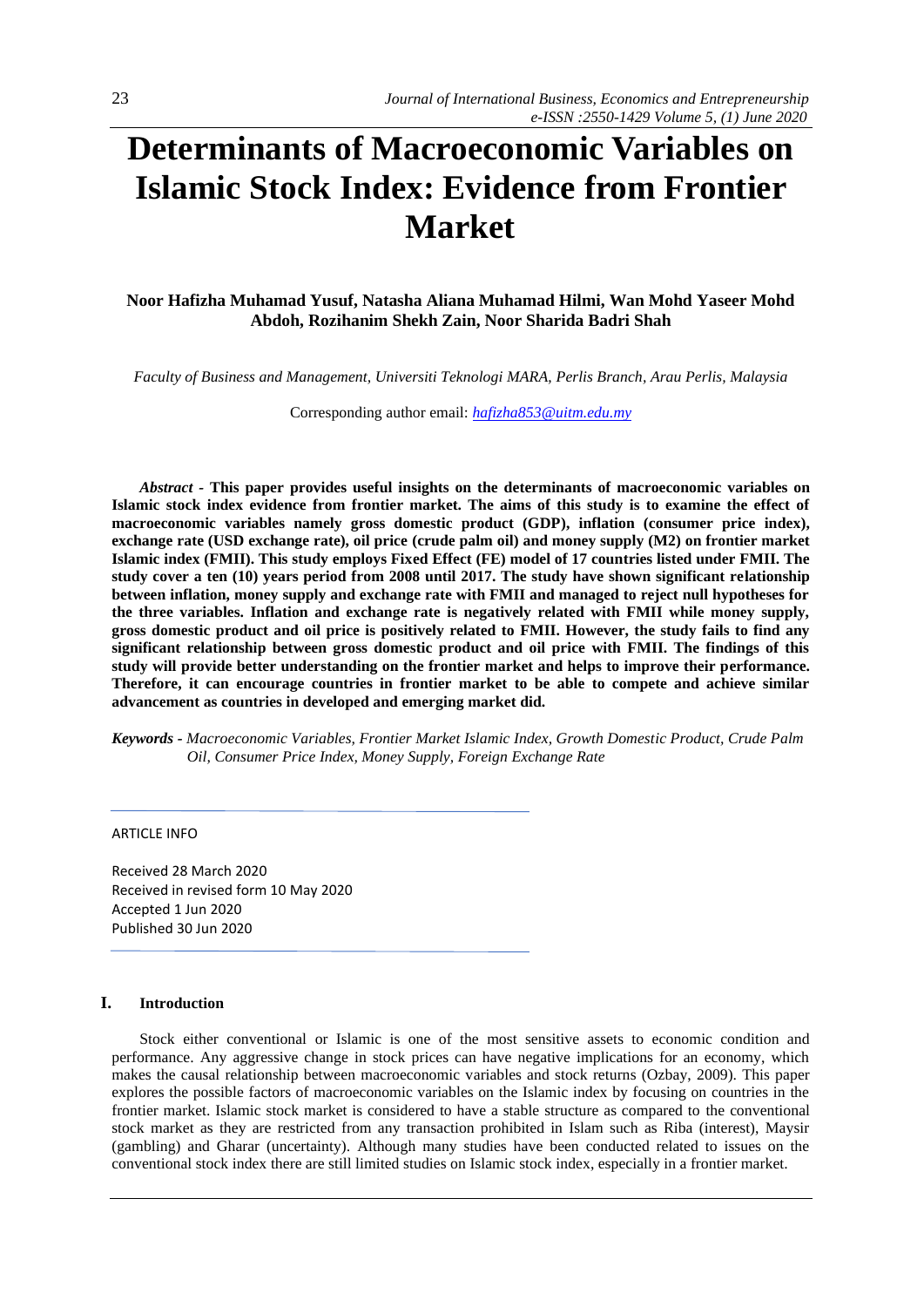The frontier market can be defined as a group of developing countries that show characteristics alike to emerging markets. However, the market is in the earlier stages of macroeconomic and capital markets development. Thus, these markets are excluded from the major emerging markets and global equity indices. Many developed markets and emerging markets started their market capitalization similar to the frontier market. This is due to a worthy investment opportunity provided by the frontier market as evidence by Morgan Stanley Capital International (MSCI) and Standard & Poor's (S&P). Both MSCI and S&P facilitated the construction of their benchmark indices in frontier market. MSCI classified 17 countries which are listed to have Islamic stock indexes as shown in Table 1.

| <b>CONTINUANT</b>  | <b>COUNTRY</b> |           |         |  |
|--------------------|----------------|-----------|---------|--|
| America            | Argentina      |           |         |  |
| <b>Middle East</b> | Bahrain        | Lebanon   | Oman    |  |
|                    | Jordan         | Kuwait    |         |  |
| Asia               | Bangladesh     | Sri Lanka | Vietnam |  |
| Africa             | Kenya          | Morocco   | Nigeria |  |
| <b>Europe</b>      | Croatia        | Romania   | Serbia  |  |
|                    | Kazakhstan     | Ukraine   |         |  |

# Table 1. 17 Countries Islamic Index Listed in Frontier Market

#### *Source: Morgan Stanley Capital International (MSCI)*

However, country-specific data are used in this study to determine the relationship between macroeconomic factors and frontier market Islamic index (FMII) because it is acknowledged that the determinants of frontier market will provide high risk and high return. Thus, country-specific data is used in this study to determine the relationship between macroeconomic factors and the frontier market Islamic index (FMII). Macroeconomic factors chosen are inflation rate (CPI), oil price (CPO), exchange rate (USD exchange rate), gross domestic product (GDP) and money supply (M2).

# **II. Literature Review**

# **Inflation Rate**

According to McConnell et al. (2012) inflation can be defined as increase in the cost of living as the price of goods and services rise in a country and any unexpected rise of inflation may also directly affect the performance of stock market index and expected to have negative relationship. This also supported by Malkiel (1982) which indicated that the reason for negative relationship is due to an increase in inflation rate may squeeze profit margins for a special groups of companies and contributed to a decrease in stock prices and index. However, the relationship between inflation and stock market can be either positively or negatively related (Talla, 2013). This is due to the direction of the relationship between stock market and inflation that can be unexpected and expected depends on how investor reacts.

#### **Oil Price**

Oil price is used in this study since the price will determining the performance of FMII. For example, Sadorsky (2001) stated that any increase in oil price will increase the market return of Canadian stock more than decreases in oil prices. Also supported by Park and Ratti (2008) that showed increasing in oil price have a significant effect on stock returns in the same month or within one month. However, Cong et al. (2008) stated that oil price volatility has no statistically significant effect on the real stock returns of most Chinese stock market indices. While a different study conducted by Nandha and Faff (2008) revealed that when there is an increase in oil price, it will cause the result to have an adverse relationship on stock return in market indices.

#### **Exchange Rate**

According to Geske and Roll (1983) exchange rates is the most influential in determining stock prices because any drop of domestic currency can cause export volume to rise and at the same times can increase the demand for export of goods. This phenomena will creates a higher cash flow and causes stock price to increase. Thus, Vejzagic and Zarafat (2013) found that changes in exchange rates would result a negative significant implication toward price adjustment in stock market. However, Abdalla and Murinde (1997) stated that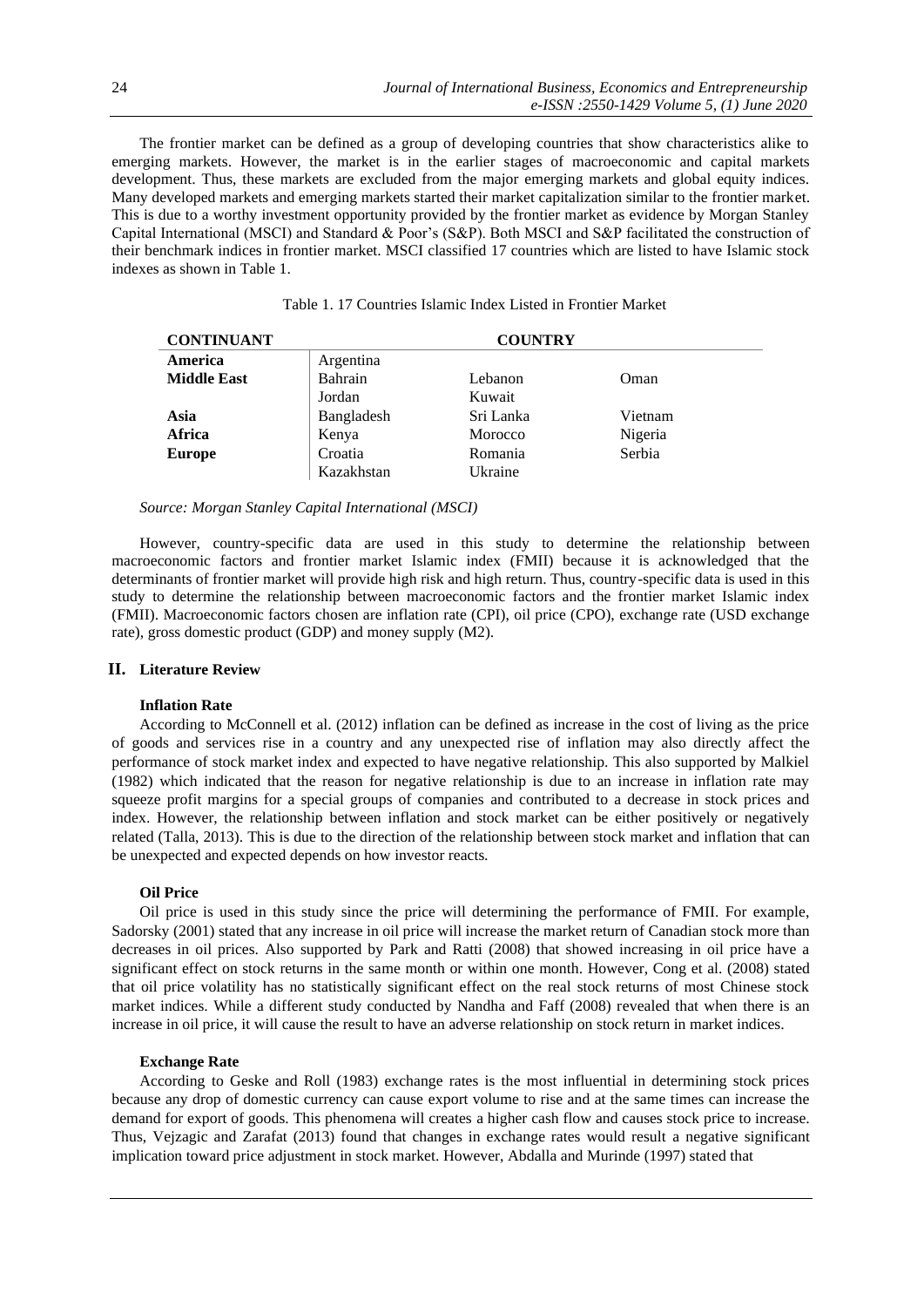unidirectional relationship found between exchange rate and stock prices in India, Korea and Pakistan except for Philipines that have directional relationship.

# **Gross Domestic Product**

Frontier market is demonstrating with low gross domestic product (GDP) among other classification of market. Hence, any increase in GDP of a country will improve the performance of a particular country. Raising GDP in frontier market will show the ability to open new opportunity for domestic business to go worldwide. Kim (2003) and Ewing and Thompson (2007) stated that there is a positive relationship between GDP proxies by industrial production with stock price. There also have a positive linkage between industrial productions with the performance of stock market (Geske and Roll, 1983).

#### **Money Supply**

Monetary aggregates is being used to measure money stock of any nations where M1 is known to be monetary aggregate and checkable deposited while M2 is wider than M1 as it includes all the components of M1 and lastly M3 comprises sum of M2 and large time deposits (Walter, 1989). Sirucek (2012) used M2 as a proxy of money supply and stated that there is a strong relationship between money supply (M2) and stock price. It is predictable that increase in money supply will affect the performance of frontier market Islamic index in a positive mode.

### **III. Data and Methodology**

This paper aims to determine the relationship between macroeconomic variables and the movement of the frontier market Islamic index (FMII). The sample consists of 17 countries listed under frontier market Islamic index for 10 years period from 2008 until 2017. The unbalanced panel data comprises of 170 observations of FMII countries. The model includes the five variables chosen inflation rate, oil price, exchange rate, gross domestic product and money supply. All data were obtained from Thomson Reuters Eikon database, World Bank, and IMF website. Table 2 shows a list of dependent and independent variables together with their proxy and sources of data used in this study.

| <b>Variables</b>              | <b>Proxy</b>                         | <b>Sources of Data</b>            |
|-------------------------------|--------------------------------------|-----------------------------------|
| <b>Dependent Variable:</b>    |                                      |                                   |
| Stock Index                   | Market<br>Islamic<br><b>Frontier</b> | Stanley<br>Capital<br>Morgan      |
|                               | Index (FMII)                         | International (MSCI)              |
| <b>Independent Variables:</b> |                                      |                                   |
| <b>Inflation Rate</b>         | Consumer Price Index (CPI)           | <b>Thomson Reuters Eikon</b>      |
| Oil Price                     | Crude Palm Oil (CPO)                 | Fund<br>Monetary<br>International |
|                               |                                      | (MF)                              |
| <b>Exchange Rate</b>          | United State Dollar (USD)            | World Bank                        |
| Gross Domestic Product        | Value<br>Good<br>Final<br>and        | World Bank                        |
|                               | <b>Services</b><br>Produced<br>of    |                                   |
|                               | Country                              |                                   |
| Money Supply                  | M <sub>2</sub>                       | Thomson Reuters Eikon             |
|                               |                                      |                                   |

#### Table 2. List of Variables

This study used Panel Specification Test, F-Test, Breusch and Pagan Lagrange Multiplier test (BPLM), Diagnostic Test, Multicollinearity test, serial corellation and Heteroscedasticity test by using Statistic/Data Analysis (STATA) software application version 14. The study employs a Fixed Effect (FE) model as the best fit model. The panel data estimation with interaction effect presented in Eq. (1).

$$
FMI_{it} = \beta_0 + \beta_1 GDP_{it} + \beta_2 CPL_{it} + \beta_3 CPO_{it} + \beta_4 M2_{it} + \beta_4 EXR_{it} + \varepsilon_{it}
$$
 (1)

Where, frontier market Islamic index (FMII) is the dependent variable while GDP, CPI, CPO, M2 and EXR representing the gross domestic product, consumer price index (proxy for inflation), crude palm oil, money supply and exchange rate acts as independent variables. The main aim of this study is to determine the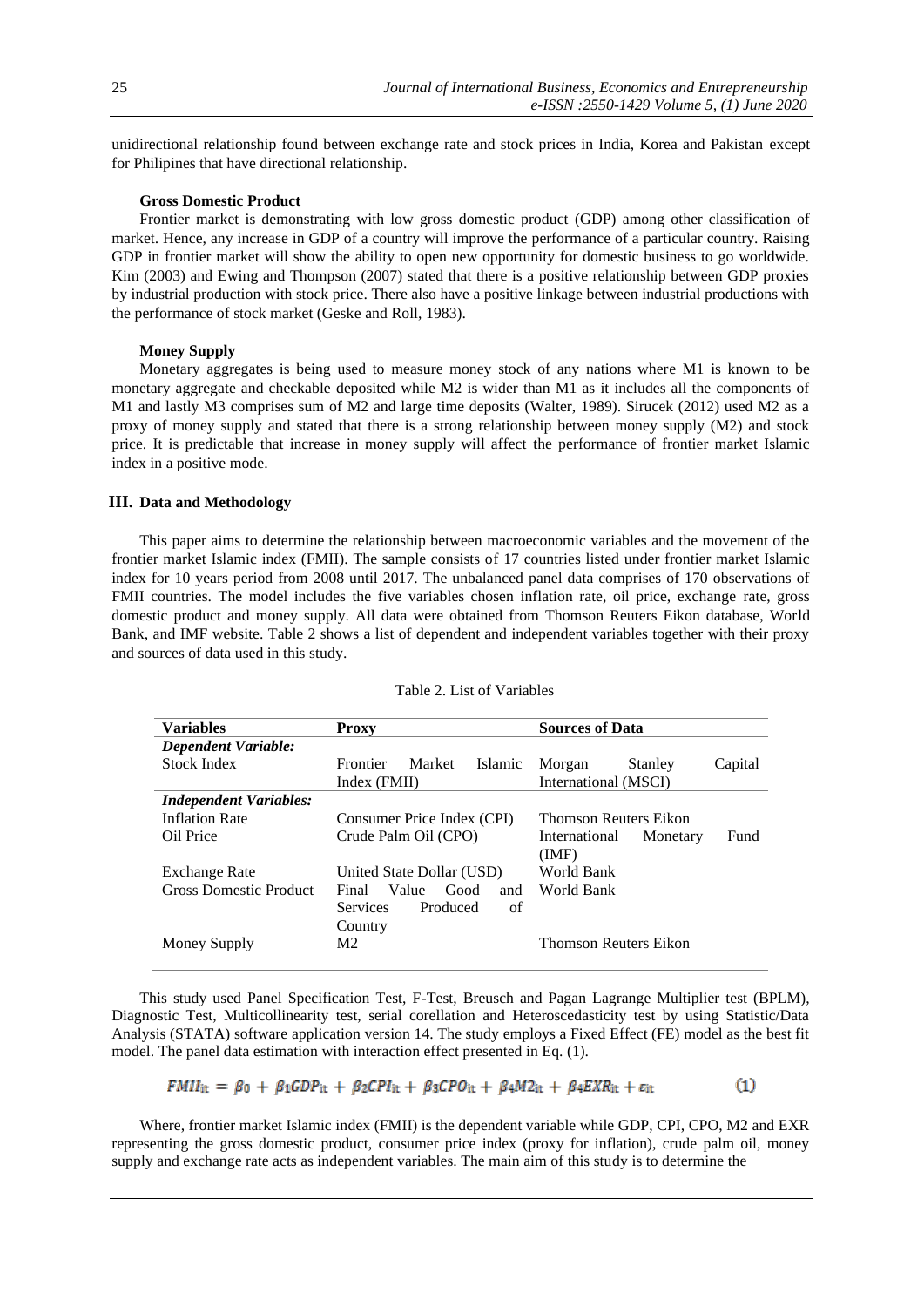relationship between macroeconomic variables with the movement of Frontier Market Islamic Index. Following hypothesis are developed in achieving the objectives of the study.

- H1: There is a significant relationship between inflation rate and FMII
- H2: There is a significant relationship between oil price and FMII
- H3: There is a significant relationship between exchange rate and FMII
- H4: There is a significant relationship between gross domestic product and FMII
- H5: There is a significant relationship between money supply and FMII

# **IV. Findings dan Analysis**

# **Panel Specification Test**

Fixed Effect (FE) Model, Random Effect (RE) Model and Pooled Ordinary Lest Squares (POLS) Model are three different model determined in static panel approach. Initially, F-Test and Breusch and Pagan Lagrangian Multiplier (BP-LM) test are used to identify between FE or RE model. Then, F-test is used to measure whether appropriate model is POLS and FE model or POLS and RE model. Finally, the Hausman test is conducted to test the final result between RE or FE model. The result for panel specification test is shown in Table 3.

Table 3. Panel Specification Tests

| <b>Panel Specification Tests</b> |                   |              |                     |
|----------------------------------|-------------------|--------------|---------------------|
| F-Test                           | <b>BP-LM</b> Test | Hausman Test | Appropriate Model   |
| 0.0000                           | E0000.            | 0.0239       | <b>Fixed Effect</b> |

The decision rule for panel specification tests shown that F-test is 0.0000 which is less than 0.05. Thus, FE model is appropriate to choose but under BP-LM test result shown also less than 0.05 which at 0.0000 and RE model is chosen. To determine between FE or RE model, Hausman test must be done and the result for the test is 0.0239 which is less than 0.05. Hence, FE model is suggested as the most appropriate model.

#### **Diagnostic Test**

The objective of diagnostic tests is to identify the existence of severe multicollinearity, heteroskedasticity and serial correlation problem.

Table 4. Multicollinearity Test (Variance Inflation Factors – VIF)

| Model            |            |       |
|------------------|------------|-------|
| <b>Variables</b> | <b>VIF</b> | 1/VIF |
| <b>EXR</b>       | 8.48       | 0.11  |
| M <sub>2</sub>   | 8.38       | 0.11  |
| <b>GDP</b>       | 1.07       | 0.93  |
| <b>CPI</b>       | 1.03       | 0.96  |
| <b>CPO</b>       | 1.01       | 0.98  |
| <b>Mean VIF</b>  |            |       |

Table 4 shows the multicollinearity test of the model. Based on the model, there is no multicollinearity problem since VIF value is less than 10. It means that these variables are not highly correlated due to VIF amount is 4.

| <b>Heteroskedasticity Test</b> |             |  |
|--------------------------------|-------------|--|
| Chi2(17)                       | Prob > chi2 |  |
| 274.52                         | 0.0000      |  |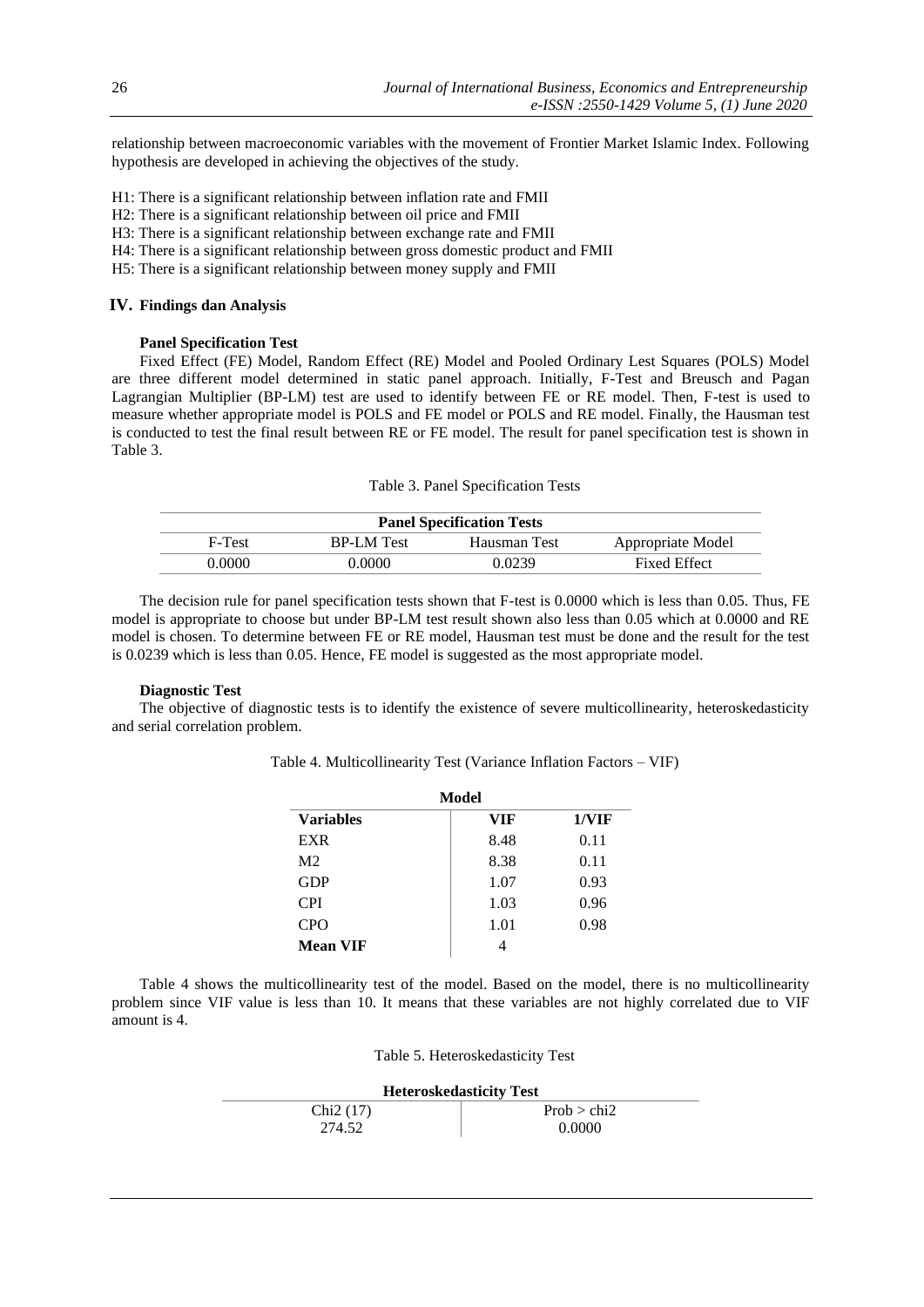Heteroskedasticity test is important if FE model is chosen under panel specification test. The result in table 5 shows that there is a heteroskedasticity problem in this model because p-value is less than 0.05. Thus, this means variance is not constant.

| Table 6. Serial Correlation Test |          |  |  |
|----------------------------------|----------|--|--|
| <b>Serial Correlation</b>        |          |  |  |
| F(1,17)                          | Prob > F |  |  |
| 64.664                           | 0.0000   |  |  |

Table 6 indicates the result for serial correlation test to check the existence of serial correlation problem. The rule of this test shows that there is a serial correlation problem if the p-value is less than 0.05. Thus, this model tested have serial correlation problem.

#### **Multiple Linear Regressions**

Multiple linear regression is used to foresee the value of a dependent variable based on the value of two or more independent variables. Multiple regression also allow determining the overall fit of the model and the relative contribution of each of the independent variables to the total variance explained. The result for multiple regression under Fixed Effects (FE) model estimation is shown in Table 7.

|                          | Coefficient     | Relationship           |  |
|--------------------------|-----------------|------------------------|--|
| GDP                      | 0.0010951       | Positive Insignificant |  |
|                          | (1.08)          |                        |  |
| <b>CPI</b>               | $-0.00002010*$  | Negative Significant   |  |
|                          | $(-1.92)$       |                        |  |
| M <sub>2</sub>           | $0.00004431***$ | Positive Significant   |  |
|                          | (3.17)          |                        |  |
| <b>CPO</b>               | 0.1286283       | Positive Insignificant |  |
|                          | (0.77)          |                        |  |
| <b>EXR</b>               | $-0.0138155***$ | Negative Significant   |  |
|                          | (.3.13)         |                        |  |
| Constant                 | 82.77271***     |                        |  |
|                          | (3.24)          |                        |  |
| N                        | 170             |                        |  |
| R-square                 | 0.5548          |                        |  |
| <b>Adjusted R-square</b> | 0.4916          |                        |  |
| R-square (within)        | 0.1025          |                        |  |
| R-square (between)       | 0.1283          |                        |  |
| R-square (overall)       | 0.0190          |                        |  |

## Table 7. Fixed Effects (FE) Model Estimation for FMII

*Notes: Number in parenthesis represents the p-value for the coefficient \*\*\*p-value is significant at 1%, \*\*p-value is significant at 5% and \* p-value is significant at 10%*

Table 7 presents the fixed effects model estimation for frontier market Islamic index (FMII). The results can be summarized as in Eq. (2).

#### $FMI_{it} = 82.77271 + 0.0010951GDP_{it} - 0.00002010CPI_{it} + 0.1286283CPO_{it} + 0.00004431M2_{it}$  $-0.0138155$ *EXRit*  $(2)$

The Fixed Effect (FE) model estimation reveals that inflation is statistically significant at 10 percent level while both money supply and exchange rate are significant at 1 percent level. The study managed to reject the null hypotheses for the three variables which are inflation, money supply, and exchange rate and alternate hypotheses are therefore accepted. Inflation and exchange rate shows a negative relationship with FMII. Other variables remaining constant. The increase in inflation and exchange rate cause to decrease in FMII while increase in gross domestic product, money supply and oil prices leads to better performance in frontier market Islamic index. However, this study fails to reject the null hypotheses for gross domestic product (GDP) and oil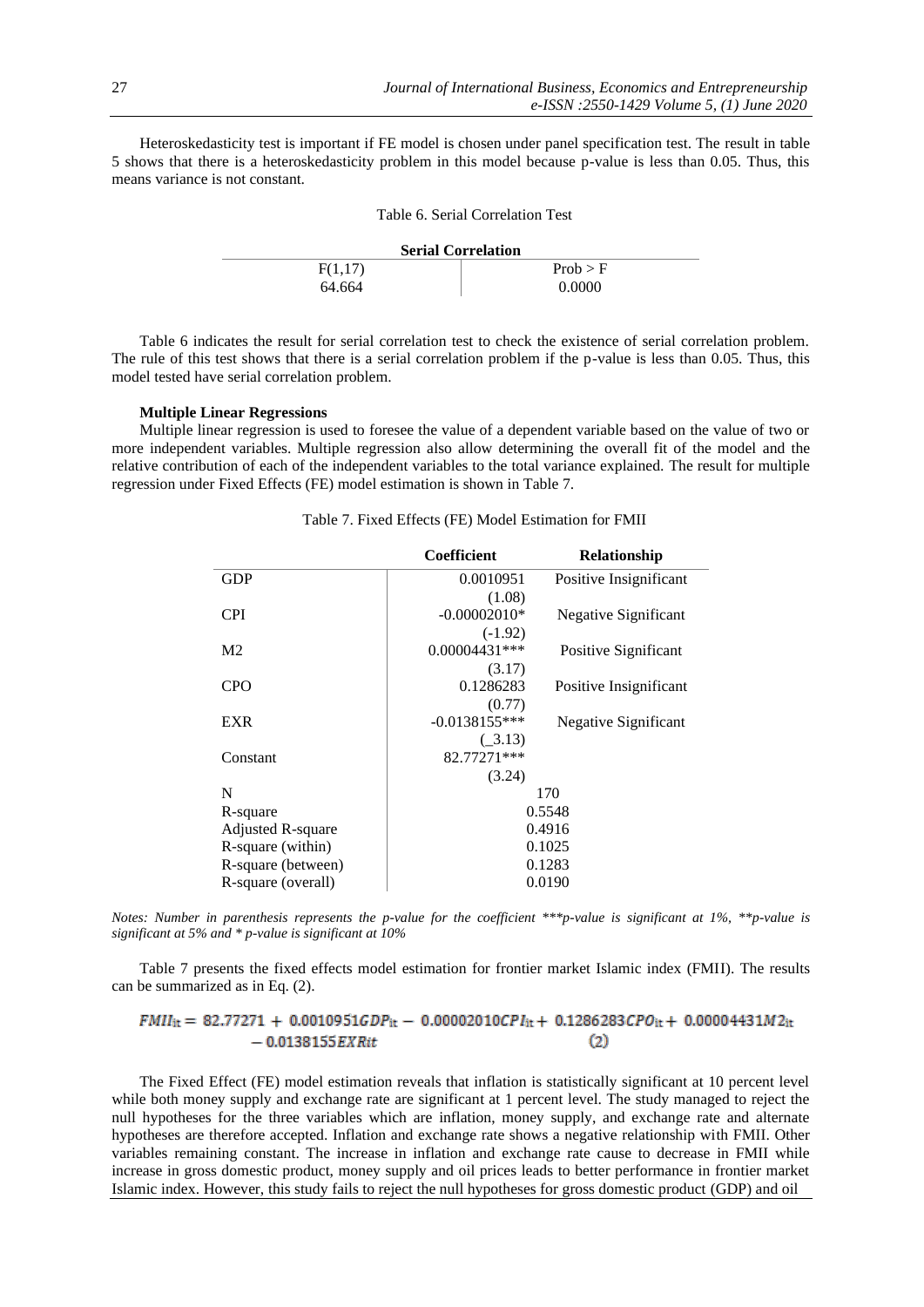price (CPO) for FMII. Hence, this study is unable to find any significant relationships between GDP and oil price with frontier market Islamic index.

# **V. Conclusion**

This study aims to identify and investigate the determinants of macroeconomic variables towards frontier market Islamic index (FMII). The objectives are to investigate the relationship between oil prices (CPO), inflation (CPI), gross domestic product (GDP), money supply (M2) and exchange rate with frontier market Islamic index (FMII). The finding reveals that there is a negative relationship between inflation and FMII (Golam Mohammad, 2007; Su Dinh Thanh, 2016; Nalin, 2014). It is common that an increase in inflation will leads to volatility in stock market and makes investors to have no incentives to participate in stock market. Exchange rate also shows a negative relationship with FMII (Gay, 2016; Sezgin, 2008). Depreciation in exchange rate may depress the performance of stock market and investors' loss their confidence thus investing in frontier market may look unattractive to them. There are positive significant relationship between money supply and FMII (Tuwajri, 2014; Alraimony, 2013; Sirucek, 2012). As expected any increase in money supply will make the frontier market index to reacts more actively in a positive direction.

This study has achieved its objectives to identify the relationship of macroeconomic variables with the movement of Islamic index in frontier market. Even though the frontier market is known as high risk market due to less participation of investors whose willing to take opportunity to enter into the market but its believe that more research should be conducted in this. This will provide better understanding on the market and help to improve the market performance and to be able to compete and achieve similar advancement and development as countries in developed and emerging market.

It is suggested for future studies to extend the investigation of this topic by incorporating conventional stock index and makes some comparison between the performance of conventional and Islamic index. Besides that, variables such as interest rate, foreign direct investment and return on investment can be added to provide better understanding on the possible factors that related with the frontier market.

#### **References**

- Abdalla, I.S.A. & Murinde, V. (1997). Exchange Rate and Stock Price Interaction in Emerging Financial Markets: Evidence on India, Korea, Pakistan and the Philippines. *Applied Financial Economics Journal*, 7(1): 25-35.
- Alraimony, H. M. N. (2013). The Macroeconomic Determinants of Stock Market Development in Jordan.
- Cong, R.G., Wei, Y.M., Jiao, J.L., & Fan, Y. (2008). Relationships between Oil Price Shocks and Stock Market: An Empirical Analysis from China. *Energy Policy Journal*, 36(9), 3544-3553.
- Ewing, B. T., & Thompson, M. A. (2007). Dynamic Cyclical Co-Movements of Oil Prices with Industrial Production, Consumer Prices, Unemployment and Stock Prices. *Energy Policy Journal,* 35(11), 5535- 5540.
- Gay, R. D. (2016). Effect of Macroeconomic Variables on Stock Market Returns for Four Emerging Economies: Brazil, Russia, Indian and China.
- Geske, R. & Roll, R. (1983). The Fiscal and Monetary Linkage between Stock Returns and Inflation. *Journal of Finance*, 38, 1-33.
- Golam Mohammad, W. U. (2017). Effect of Macroeconomic Variables on Stock Market. *Asian Economic and Financial Review*, 7(8), 770-779.
- Kim, K. (2003). Dollar Exchange Rate and Stock Price: Evidence from Multivariate Cointegration and Error Correction Model. *Review of Financial Economics, 12*, 301-313.
- Malkiel, B. G. (1982). Risk and Return: A New Look, *National Bureau of Economic Research,* Cambridge, Mass., USA.
- Nalin, D. S. (2014). The Macroeconomic Determinants of Stock Market Development in Selected European Countries: Dynamic Panel Data Analysis.
- Nandha, M., & Faff, R. (2008). Does Oil Move Equity Prices? A Global View. *Energy Economics Journal*, 30(3), 986-997.
- Ozbay, E. (2009). The Relationship between Stock Returns and Macroeconomic Factors: Evidence for Turkey. Devon, University of Exeter, Financial Analysis and Fund Management, Yayınlanmamış Yüksek Lisans Tezi, Master of Science Thesis.
- Park, J., & Ratti, R. A. (2008). Oil Price Shocks and Stock Markets in the U.S. and 13 European Countries. *Energy Economics Journal*, 30(5), 2587-2608.
- Ratti, M. A. (2009). *Oil Prices and Stock Markets*. Retrieved from International Monetary Fund website: <http://www.imf.org/external/pubs/ft/weo/2010/01/weodata/download.aspx>